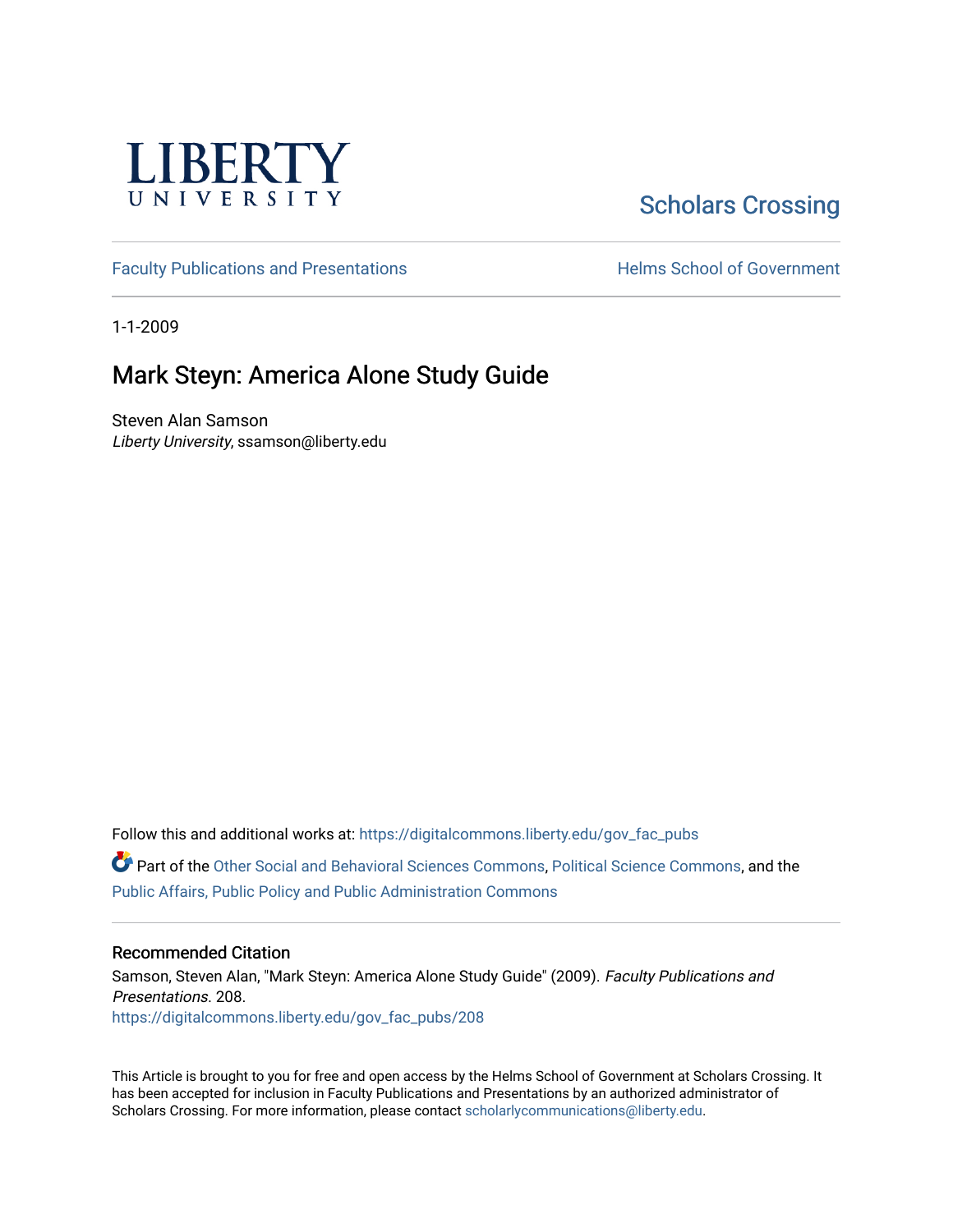# **MARK STEYN: AMERICA ALONE STUDY GUIDE, 2009 Steven Alan Samson**

# **PROLOGUE: TO BE OR NOT TO BE**

### **Study Questions**

- 1. How did the relative demographic position of the developed world change between 1970 and 2000? Identify three key factors have weakened the developed world?
- 2. Why are we "witnessing the end of the late twentieth-century progressive welfare democracy?" [HINT: What kind of glue does it take to bind us together?]. [Question: Have Americans become the "quiche-eating surrender monkeys" they mocked in the lead-up to the Iraq War?]
- 3. What is the real problem behind the federal "deficit"? What do the enemies we face in the future have in common? Why are September 10 institutions like the UN and EU inadequate? What is the significance of the "intersection of demography and will?" What evidence does Steyn provide when he says that "America is the most **benign hegemon** in history?" Where do you think America has gone wrong?
- 4. What does Shelby Steele think about the tentativeness of our performance in Iraq? Why does Steyn object to the "long war" rhetoric? How does he characterize the lengthening demographic, economic, and geopolitical odds? Why are Al Gore's and Paul Ehrlich's solutions only a symptom? What is the real problem? Why is Steyn's a "doomsday book with a twist?" What is the alternative to avoiding "an apocalyptic scenario" with less government?

#### **Review**

changing demography of the developed world key factors that weaken the developed world<br>federal deficit federal deficit ferming a sumerica: "benign heatomon" torpor of the West America: "benign hegemon" torpor of the West

# **PART I: THE GELDED AGE: DEMOGRAPHY, DEMOCRACY, DESTINY**

## **CHAPTER ONE: THE COMING OF AGE: BIRTHS VS. DEARTHS**

- 1. What is the single most important fact about the early twenty-first century? BTW, as *The Weekly Standard* put it in November 2009, "decline is a choice." What does the US Social Security system assume? What does Steyn mean when he says: "The progressive Left can be in favor of Big Government or population control but not both?"
- 2. **The Math of the Map** What is the significance of Britain being the first country to conquer infant mortality in the nineteenth century? Who will send their surplus youth around the world today? [This is the phenomenon of what Gunnar Heinsohn calls "the youth bulge"]. What are some of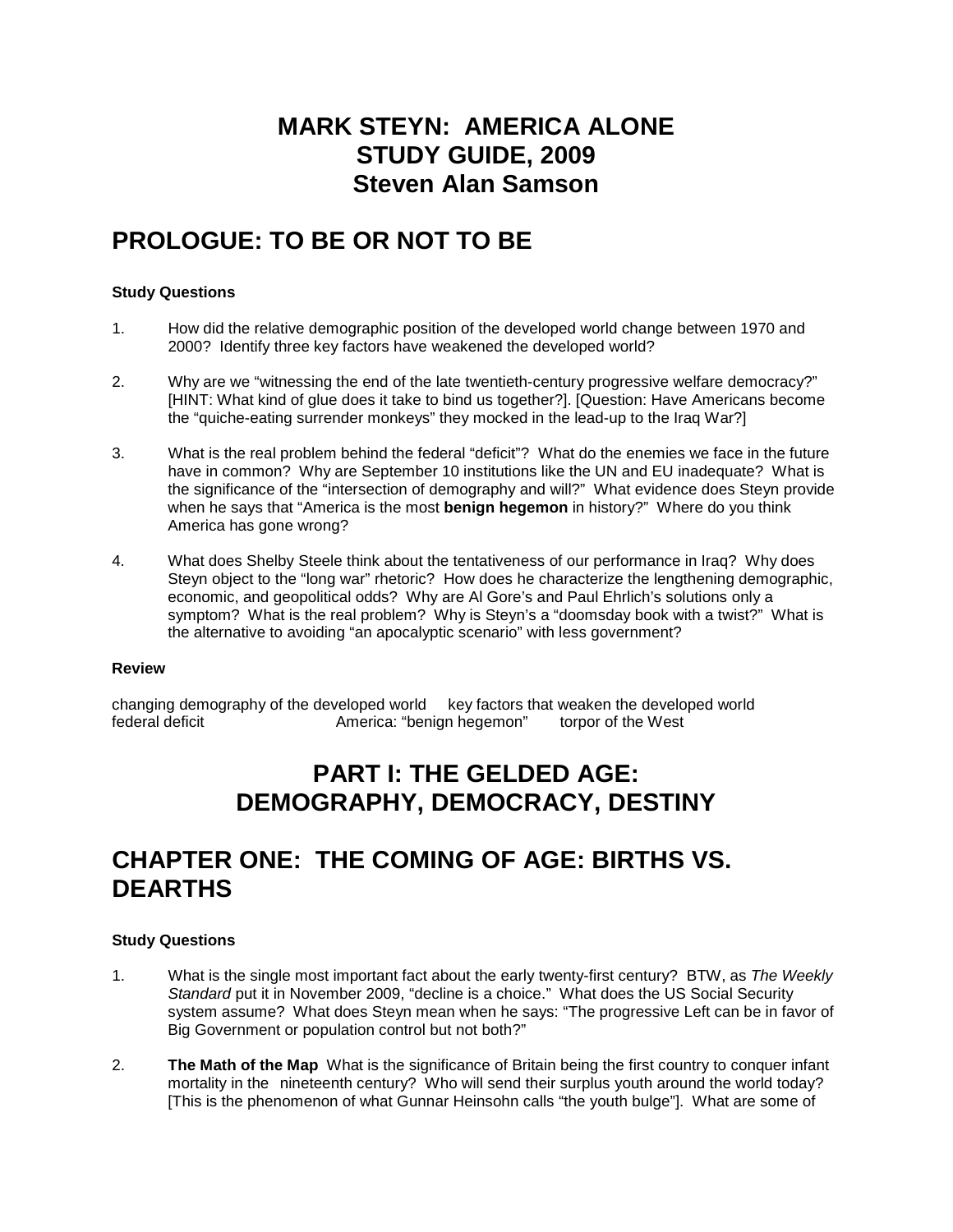the "non-problems that terrify us beyond all reason." What is the most important dwindling resource? [Perhaps we really need a "people depletion allowance].

- 3. **The West Runs Out of Stock** What countries are the global fertility leaders? How many European countries are now at "lowest-low" fertility? What is the feature of much of the "**progressive agenda**"? What is the design flaw of the radically secularist Eutopia? Where did **Paul Ehrlich** go wrong in his 1968 doomsday scenario? What is the future of such trends as outsourcing manufacturing and "fleecing the Third World of its doctors and engineers?" [Indeed, what is the inescapable logic?]. What options will talented people by 2020?
- 4. **East Meets West** What is the fastest growing religion in the West? What is happening in areas of traditionally moderate Islam? What do Europe and America get rather than a melting pot? What have European feminists help ensure through "a woman's right to choose?" When did Islam begin to coast? What books are among the few that are translated into Arabic? What is some of the evidence that Western Muslims subscribe to an alternate version of reality? What advantage do most Muslim countries have of turning into free states over most European countries of remaining free states?
- 5. **The Seventh Age** In terms of Shakespeare's seven ages of man, who is at an advantage and who is not? What does the European welfare society require?

### **Review**

Bosnian Serbs<br>
conquest of infant mortality<br>
Conquest of infant mortality<br>
Bosnian Muslims<br>
design flaw of the unintended consequences of feminism book translations

design flaw of the secularist Eutopia

## **CHAPTER TWO: GOING. . . GOING. . . GOING: DEMOGRAPHY VS. DELUSION**

- 1. In what ways does Japan offer "the chance to offer the demographic death spiral in its purest form?" What are some signs of its infantilization?
- 2. **Red Sales in the Sunset?** What was an unintended consequence of showing *The Silent Scream* on Russian TV? Why should the Russian male be placed on the endangered species list? What are some of the factors that make Russia the (new) sick man of Europe? What are some of the assets that might keep Russia as some kind of player? What are some of the consequences of China's one-child policy? What is the logic of "Russo-Chinese support for every troublemaker on the planet?"
- 3. **Les Feuilles Mortes (Song: "Autumn Leaves")** What did Benjamin Franklin observe about the futility of the British war effort in America? Prior to 9/11, what was the chief characteristic of Europe's home-grown terrorist problems? Does Islam need to become a statistical Europe's home-grown terrorist problems? majority in order to function as one? What has happened to Sint-Niklaas since the author's childhood visits? [BTW, Sint-Niklaas  $\rightarrow$  Sinterklaas  $\rightarrow$  Santa Claus].
- 4. **The Rain in Spain** What did March 14, 2004 reveal about the people of Spain?What is Steyn's practical definition of **appeasement**? [This is reminiscent of the lotos-eaters in *The* Odyssey]. Who will fight for a country that has no future? What is the difference between America's and Europe's fight? Who are the most effective Islamist warriors? How does Mullah Krekar sum up the Muslim advantage?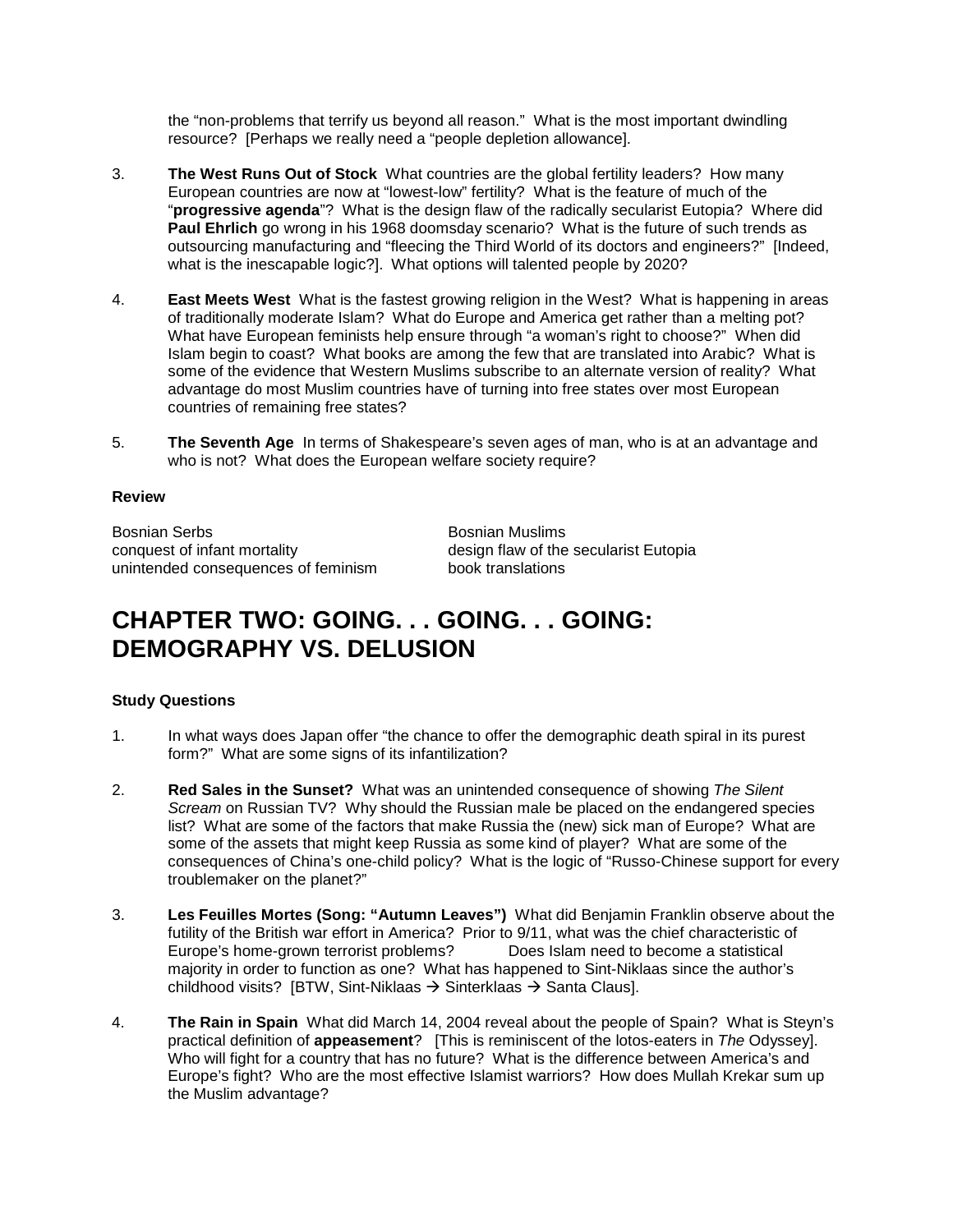**Review**

appeasement

Japan Russia China's "one child" policy

## **CHAPTER THREE: MEN ARE FROM VENUS: PRIMARY IMPULSES VS. SECONDARY IMPULSES**

### **Study Questions**

1. What are the secondary impulses of society? What are the primary ones? What happens "if you don't 'go forth and multiply'?" What has happened to Abraham Lincoln's "mystic chords of memory" since 1945? What is the paradox of "social democracy?" Why does Steyn maintain that "socially equitable communitarianism" is a prescription for selfishness? What is Steyn's practical definition of **social democracy**?

NOTE: "Polybius's historiographic writings in the period 220-144 BC revealed his early concise formulation for the **theory of demographic transition**. He cited the practice of men's desire not to marry or, if they did, to rear only one or two children. This desire to raise the children in affluence revealed Greece's state of avarice, indolence and pretentiousness which he condemned."

For as men had fallen into such a state of pretentiousness, avarice, and indolence that they did not wish to marry, or if they married to rear the children born to them, or at most as a rule but one or two of them, so as to leave these in affluence and bring them up to waste their substance, the evil rapidly and insensibly grew. For in cases where of one or two children the one was carried off by war and the other by sickness, it is evident that the houses must have been left unoccupied, and as in the case of swarms of bees, so by small degrees cities became resourceless and feeble. About this it was of no use at all to ask the gods to suggest a means of deliverance from such an evil. For any ordinary man will tell you that the most effectual cure had to be men's own action, in either striving after other objects, or if not, in passing laws making it compulsory to rear children. Neither prophets nor magic were here of any service.

Polybius, The Histories, VI.

Source:<http://www.fertilitycommunity.com/fertility/polybius-on-fertility-control-in-ancient-greece.-.html>

- 2. What is the reality and what are some of the ironies associated with the redefinition of the relationship between citizen and government? What makes this a moral more than a fiscal issue? How long can a soft culture survive? Why do France's impoverished ghettoes display more cultural confidence than the wealthiest enclaves of the capital?
- 3. **Moral Health** What did *The Economist* conclude about **soft paternalism** in 2006? Why doesn't Europe need an enemy? What do Fascism, Nazism, Communism, and the European Union have in common? What is the curse of the Continent? [Another variant of Minogue's "ideology"].

NOTE: The furor over the non-election by the top offices in the European Union (November 17, 2009) is one illustration; the cooperation between the old EEC, British Labour Party, and Gorbachev (as revealed in Soviet archives spirited out of Russia by Vladimir Bukovsky and Pavel Stroilov) is another. See MEP Nigel Farage's blistering attack on the EU leadership [\(http://www.youtube.com/watch?v=8y2VrhjWj9E\)](http://www.youtube.com/watch?v=8y2VrhjWj9E) and MEP Gerard Batten's call for an investigation of the former Labour leader, Lord Kinnock, for treasonable dealings with the Soviets in the 1980s.<http://www.youtube.com/watch?v=FVx0E7aV3as>

4. What does the phrase "public interest criteria" mean in practice? But is Euro-statism the real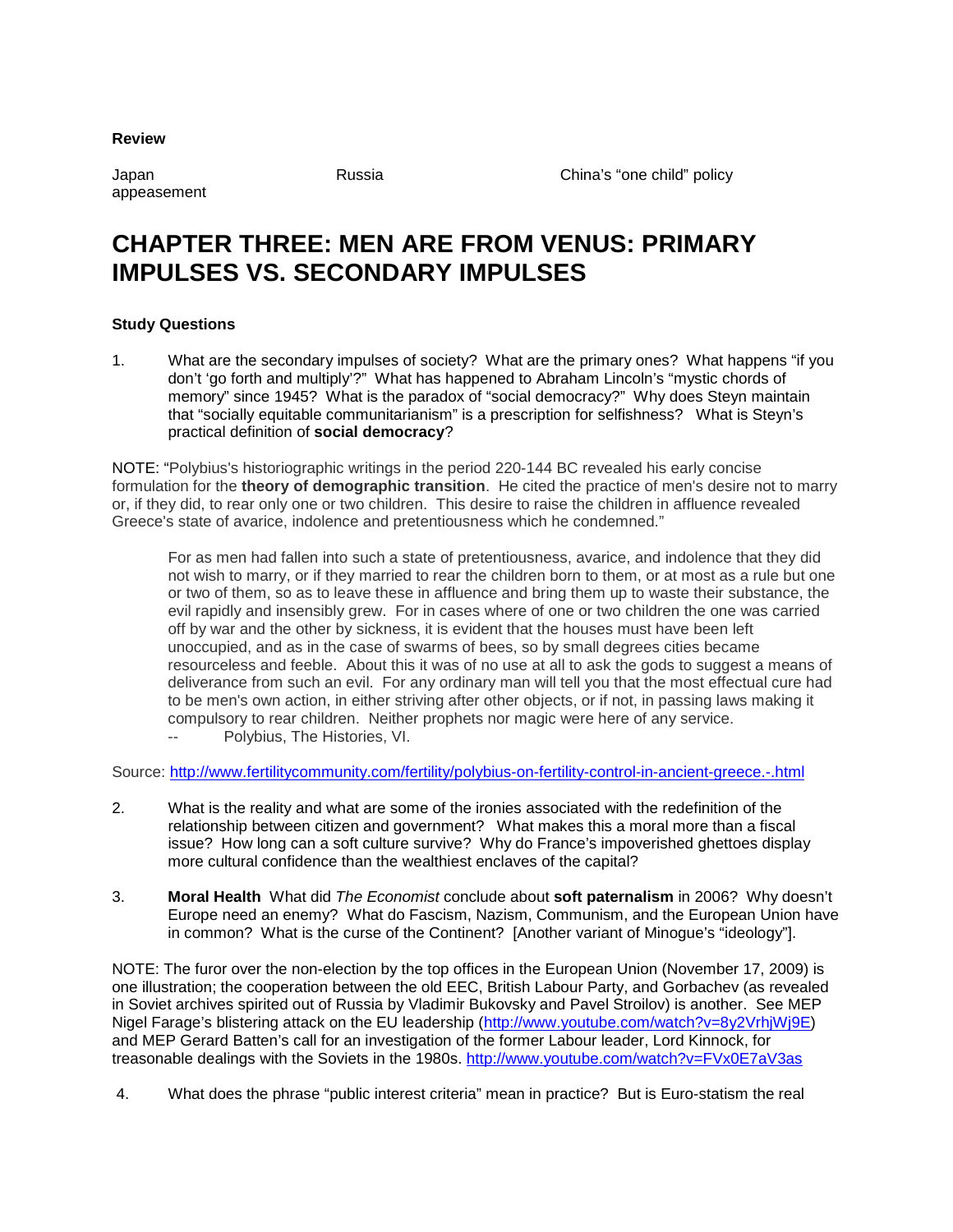issue? What is the ultimate line of defense that is weakened by government social programs? How is it that "Euro-Canadian socialized health care is, in essence, subsidized by American taxpayers?"

#### **Review**

social democracy soft paternalism between performance of the United State socialized health care as a subsidy

## **PART II: ARABIAN NIGHTS: BELIEVERS, CONVERTS, SUBJECTS**

### **CHAPTER FOUR: FLYING THE COOP: BIG MO VS. BIG MAC**

#### **Study Questions**

- 1. What is the biggest globalization success story of recent years? What is the largest bloc on the UN Human Rights Council? Who is Abdurahman Alamoudi? What gives the jihad its global reach? What is the state religion of Saudi Arabia? How is it that American taxpayers are funding both sides of the war on terror?
- 2. **Global Take-Out** What is some of the evidence that the threat of Islam has been long known? [Mehmet Ali, the 19C ruler of Egypt, tried to destroy the sect]. How did William Tayler characterize the "Wahabees?" The **phylarch** is the leader of a tribe, such as a tribune or one of the heads over the people appointed by Moses. What has the House of Saud done with the two trillion dollars that flowed into its treasury? What could the Germans and Japanese could have done in the 1930s if they had established a Wahhabi-style educational system inside the United States? [Nobody seems to understand how a Fifth Column gets established]. How far back does the "honored Arab tradition" of the **jilbab** date back?
- 3. What is the prevailing assumption about **assimilation** and immigrants today? [Victor Davis Hanson's *Mexifornia* spells it out in much greater detail]. What is happening to the more moderate Sufi Islam from South Asia?

#### **Review**

Wahhabism assimilation.

## **CHAPTER FIVE: THE ANYTHING THEY'LL BELIEVE IN: CHURCH VS. STATE**

#### **Study Questions**

1. What makes "moderate Muslims" a "non-visible minority?" What does it mean for a Muslim to speak out against Islamists? Ask Nonie Darwish or Ayaan Hirsi Ali or Wafa Sultan. **Syncretism**  is a blending of different religious traditions: a form of heterodoxy or heresy. What support does the West give to those who speak out against the Islamists? What factors have contributed to the existence of moderate forms of Islam? According to Fouad Ajami, are radical Islamism compatible with nationalism and citizenship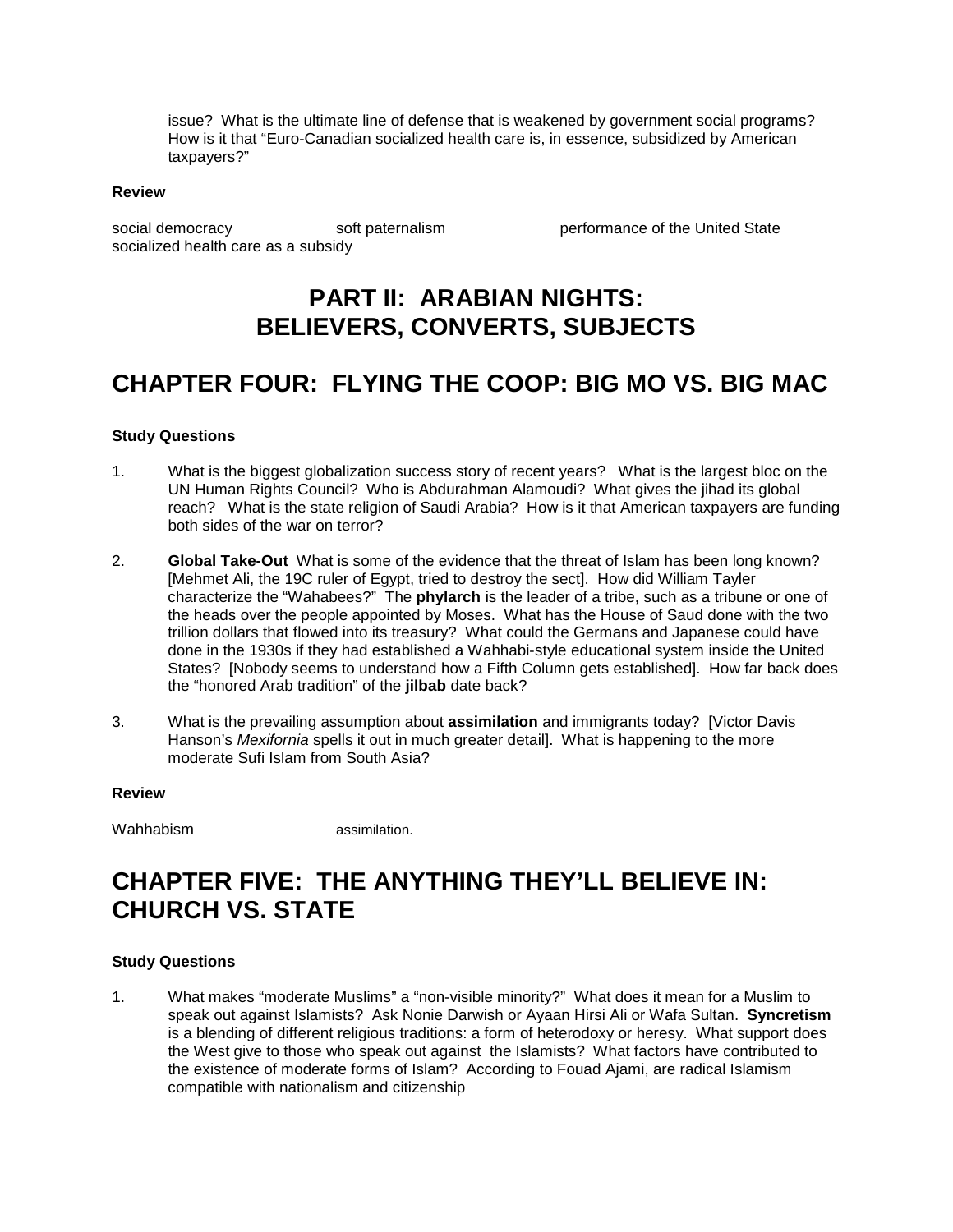2. What is atheistic humanism and how does it affect Europe's prospects for survival?

#### **Review**

principal discourse of the advanced democratic state root causes of terrorism<br>
radicalized ghetto culture aay marriage and polygamy syncretist forms of Islam radicalized ghetto culture gay marriage and polygamy<br>reverts forms of Henri de Lubac

Henri de Lubac

## **CHAPTER SIX: THE FOUR HORSEMEN OF THE EUPOCALYPSE: EUTOPIA VS. EURABIA**

### **Study Questions**

- 1. What did Hilaire Belloc recognize as the long-term cost of welfare? *Immobilisme* is a French term that means the same as gridlock does in DC parlance. What does Steyn mean by calling Europe bicultural rather than multicultural? Azedine Berkane, who attempted to assassinate the Parisian mayor, Bertrand Delanoë in 2002, was sent to a psychiatric hospital after doctors no longer considered him a threat, but he escaped in 2007.
- 2. What is the significance of the Battle of Poitiers? [The Gates of Vienna in 1683 represents the last major Islamic military offensive into Christian Europe]. What happened to **Ayaan Hirsi Ali**, the Dutch parliamentarian who went into hiding following the murder of Theo van Gogh (with whom she had made the film "Submission" about the abuse of Muslim women)? Since this book was published she has returned to the Netherlands as a citizen but lives under protection.

#### **Review**

bicultural societies **Charles Martel** Battle of Poitiers **Battle of Poitiers** Ayaan Hirsi Ali

European Union (EU) National Intelligence Council Hilaire Belloc

# **PART III: THE NEW DARK AGES: AND HOW TO LIGHTEN UP**

## **CHAPTER SEVEN: THE STATE-OF-THE-ART PRIMITIVE: THE KNOWN UNKNOWNS VS. THE KNOWINGLY UNKNOWING**

- 1. Why will there never be a free Tibet? What is "stability" in the Middle East? Who was hurt by the **containment** of Communism in the Soviet empire? Why are stability and containment poor strategies in the Middle East?
- 2. The term do-nothing kings (*les rois fainéants*) refers to the Merovingian monarchy from Clovis II to Louis V (same name, different spelling). The real power was exercised by the mayors of the palace (majordomos). Pepin IV, the son of Charles Martel and his successor as majordomo, appealed to the Pope, who granted him the throne. Why are China, Russia, Europe, North Korea, and Islam weak powers?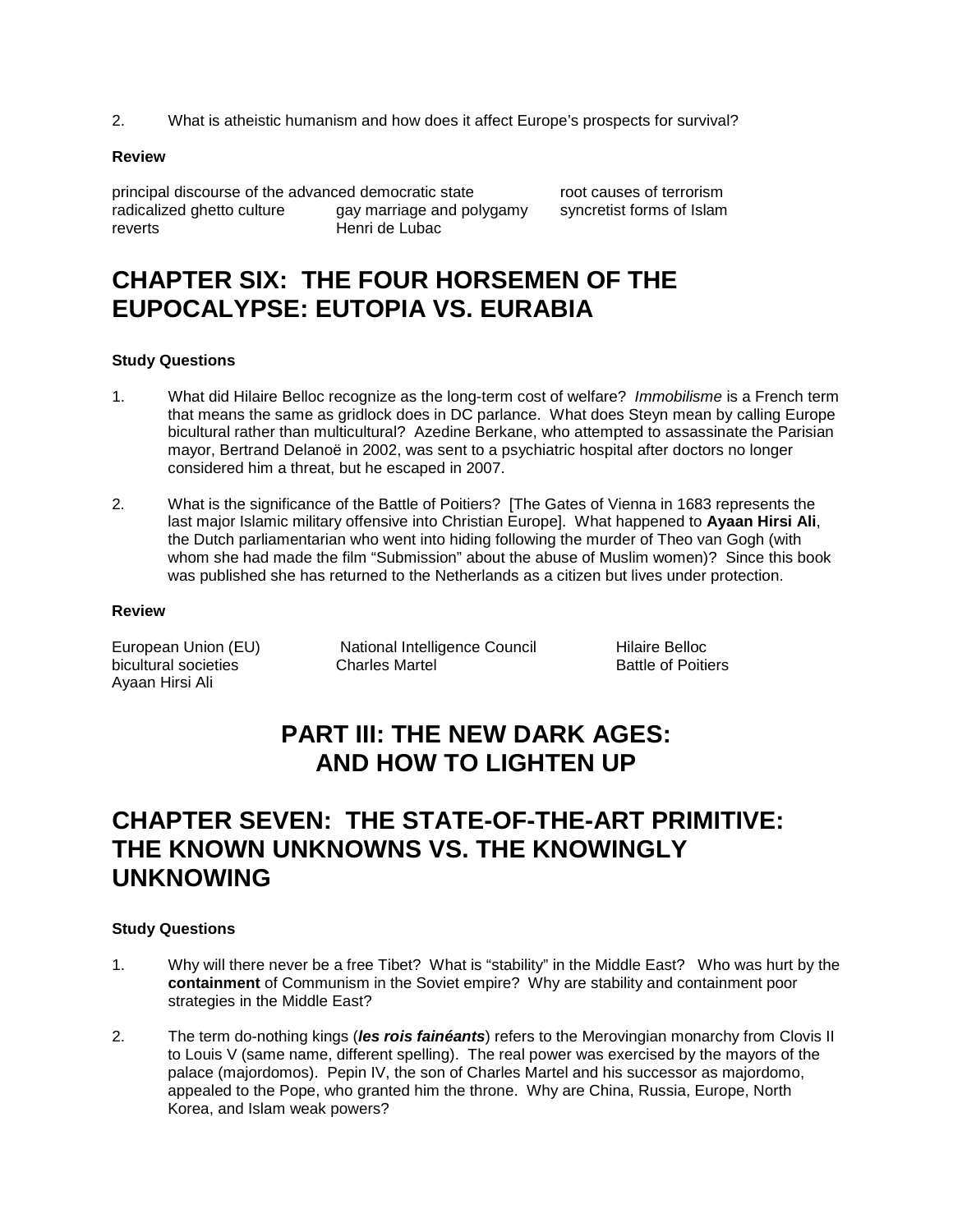- . 3. What evidence does Steyn provide for what Robert D. Kaplan calls "re-primitivized man?" What is Thomas Friedman's Golden Arches theory? [It is a variation on Michael Doyle's observation that liberal democracies do not fight liberal democracies and owes a lot to Francis Fukuyama's "end of history" thesis]. What are the three strategies Islam deploys against a dying West?
- 4. Sudan was the site of the Mahdist uprising that began in the early 1880s. A British army, led by "Chinese" Gordon, was massacred after a two year siege of Khartoum in 1885. Although the selfproclaimed Mahdi died soon afterwards, the Mahdists ruled until the British returned under Herbert Kitchener (Winston Churchill was an officer/journalist reporting on as well as participating in "The River War").
- 5. **The Look** Where do Arabs and Jews coexist? Along with the assassination of the prime minister of Jordan in 1971, the king of Jordan was assassinated in 1971 and this son, King Hussein, survived multiple assassination attempts.
- 6. **What Part of "Know" Don't We Understand?** What are the "known knowns" of Iran? How did it happen that (Iranian-sponsored) Hezbollah attacks took place on Argentinian soil in 1993 and 1994?
- 7. **Our Word Is Our Bomb** "Men of intemperate mind can never be free; their passions forge their fetters" (Burke). Burke also wrote about "armed doctrimes."

#### **Review**

containment **New Dark Ages** decapitation<br>
re-primitivized man Golden Arches theory Thomas Friedman Golden Arches theory Islamic strategies where Arabs and Jews coexist

# **CHAPTER EIGHT: THE UNIPOLE APART: AMERICA VS. EVERYONE ELSE**

- 1. What did Steyn discover when he arrived in Fallujah in 2003? According to British military historian and strategist, **Basil Liddell Hart**, what is the object of war? What are the strengths and weaknesses of America's way of making war? What's at issue in the Iraq War for the rest of the world? What does strategic deterrence require?
- 2. How does the reference to George Washington's Farewell Address apply to America's relationship with modern Europe? What form does this mutual slavery take? What unites America's allies-*fainéants* and enemies is a mutual interest in changing the subject or changing the battlefields. What is the *jizya* (a head tax) and why is it a cause of the lack of economic innovation in the Islamic world? How has this concept been extended worldwide?
- 3. **The Fainthearted Hyperpower** The great English historian **Thomas Babington Macaulay**, who served on the Supreme Council of India from 1834-1838, wrote a memo in 1835 that recommended: "It is impossible for us, with our limited means, to attempt to educate the body of the people. We must at present do our best to form a class who may be interpreters between us and the millions whom we govern; a class of persons, Indian in blood and colour, but English in taste, in opinions, in morals, and in intellect. To that class we may leave it to refine the vernacular dialects of the country, to enrich those dialects with terms of science borrowed from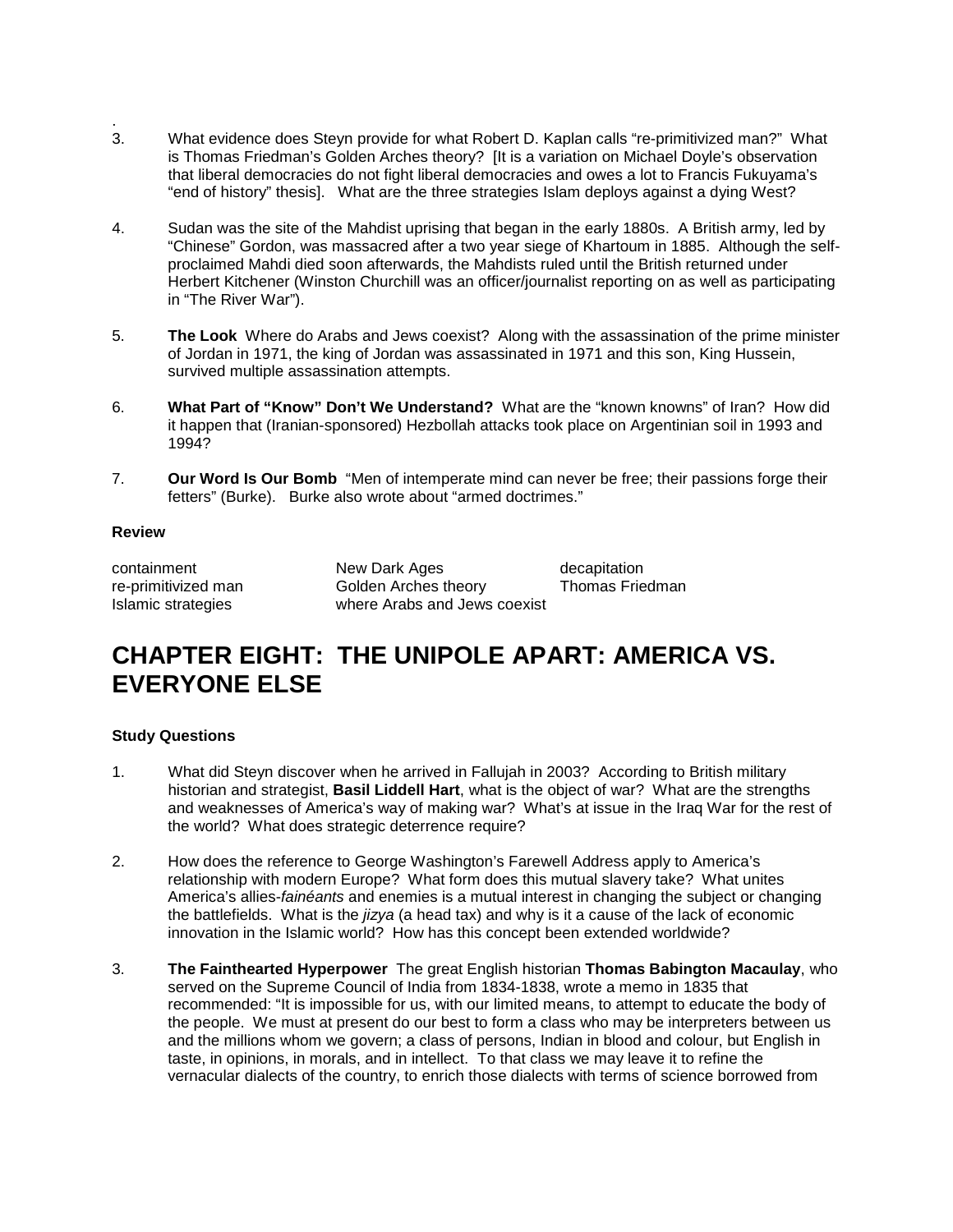the Western nomenclature, and to render them by degrees fit vehicles for conveying knowledge to the great mass of the population." Contrast the British example with America's paradox as a non-imperial superpower. What is the chief danger posed by failed states? Why does Steyn believe that America's problem is definitely not "imperial overstretch?

3. What are some of America's huge advantages? What does Goh Chok Tong believe to be the key issue?

#### **Review**

Basil Liddell Hart George Washington *jizya* Thomas Babington Macaulay

## **CHAPTER NINE: THE IMPORTANCE OF BEING EXCEPTIONAL: CITIZENS VS. DEPENDENTS**

#### **Study Questions**

1. **Cradle to Grave** What does Steyn believe is the most important action in reacquainting individuals with a larger sense of life? What is the chief characteristic of our age?

#### **Review**

chief characteristic of our age

## **CHAPTER TEN: FALLING CAMEL: LAST LEGS**

#### **Study Questions**

1. How did Charles Napier deal with the Hindu custom of **suttee**: burning the widow on her husband's funeral pyre? In his *Manual of Political Ethics*, Francis Lieber cited suttee as well as polygamy, both of which he regarded as incompatible with the morality and liberty of free people. Have Americans become the sort of "incautious people" about which Simeon Howard spoke in his election sermon to the local artillery company? What is the rule of thumb known as "**obsta principiis**?" Jonathan Mayhew, pastor of Boston's West Church, similarly observed in 1766:

> Power is of a grasping, encroaching nature, in all beings, except in him, to whom it emphatically belongeth; and who is the only King that, in a religious or moral sense, 'can do no wrong.' Power aims at extending itself, and operating according to mere will, wherever it meets with no balance, check, control or opposition of any kind. For which reason it will always be necessary . . . for those who would preserve and perpetuate their liberties, to guard them with a wakeful attention; and in . . . just and prudent ways, to oppose the first encroachments on them. 'Obsta Principiis.' After a while it will be too late."

The entire paragraph that straddles the end of page 196 and the beginning of page 197 is worth careful meditation in view of Obsta Principiis. How do great nations die? "Bit by bit, until one day you wake up and you don't need to sign a formal instrument of surrender because you did it piecemeal over the last ten years." Remember the opening of Garet Garrett's "The Revolution Was." This entire exercise has been a meditation on the political and cultural implications of Revelations 2:5: "Remember therefore from whence thou art fallen, and repent, and do the first works. . . ."